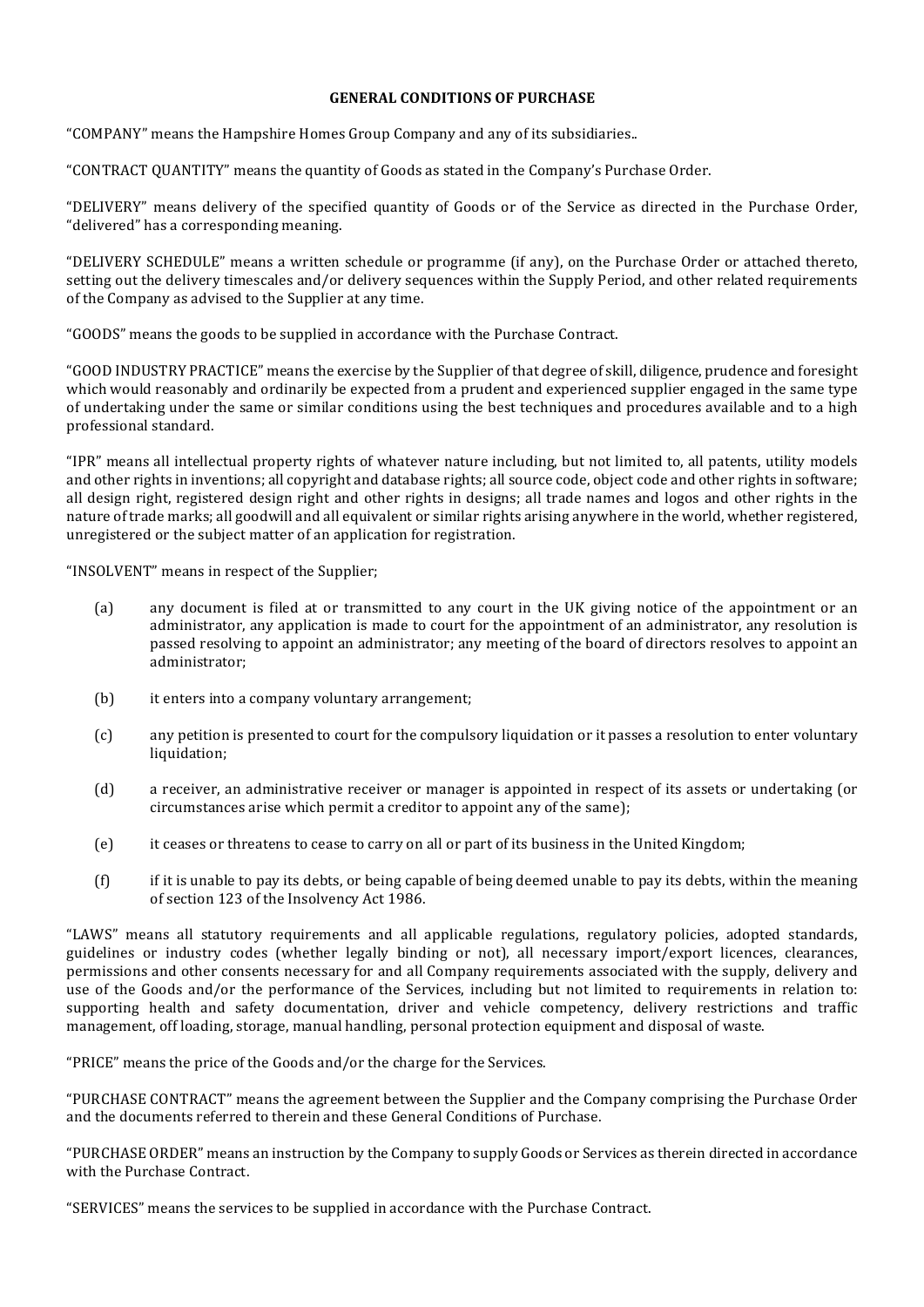"SPECIAL CONDITIONS" means the conditions set out in the Special Conditions of Purchase (if any) appended to this Purchase Order.

"SPECIFICATION" means the description of the Goods or the Services to be supplied under the Purchase Contract. The said description may be contained on drawings.

"SUPPLY PERIOD" means the period (if any) specified in the Company's Purchase Order.

"THE SUPPLIER" means the person, firm, partnership, or company to whom the Company have issued a Purchase Order.

"WORKING DAY" means a day Monday to Friday which the Company is ordinarily open for business excluding any bank holidays and statutory holidays.

## **1. FORMATION OF CONTRACT**

- 1.1 The Purchase Contract constitutes an offer by the Company to purchase the Goods and/or the Services from the Supplier subject to these General Conditions of Purchase and any documents referred to therein, including but not limited to any Special Conditions.
- 1.2 The Purchase Contract shall be accepted by the Supplier;
	- 1.2.1 expressly by phone, fax, e-mail, post, electronic means (including 'EDI'); or,
	- 1.2.2 impliedly by fulfilling the Purchase Order.
- 1.3 Despatch or delivery of the Goods by the Supplier to the Company and/or performance of the Services shall be deemed conclusive evidence of acceptance of the Purchase Contract.
- 1.4 Once the Supplier accepts the Purchase Contract in accordance with condition 1.2 or 1.3, any documents referred to therein, including but not limited to any Special Conditions shall be binding on the Supplier.
- 1.5 The Purchase Contract comprises the only terms and conditions on which the Company shall do business with the Supplier and shall apply to the exclusion of any other terms and conditions generally used by the Supplier, proferred by the Supplier or otherwise brought to the Company's notice by the Supplier (whether or not such terms and conditions have been printed on any quotation, estimate or other document, electronically or otherwise given to the Company or subject to which the Purchase Contract is accepted or purported to be accepted by the Supplier).
- 1.6 These General Conditions of Purchase shall be subject to the Special Conditions (if any). In the event of any conflict or apparent conflict between the Special Conditions and these General Conditions of Purchase the Special Conditions shall prevail. No variation to a Purchase Order or these General Conditions of Purchase shall be binding unless agreed in writing by the Company's authorised representative.
- 1.7 The General Conditions of Purchase are in addition to, and shall not be deemed to prejudice or affect any terms or rights implied by or available under, statute or common law. Otherwise the Purchase Contract shall be construed according to the laws of England.
- 1.8 The headings in these General Conditions of Purchase are for ease of reference only and shall not affect their interpretation.

### 2. **OUALITY AND DESCRIPTION**

- 2.1 It is a condition of each Purchase Contract that the Goods shall;
	- 2.1.1 conform as to quality and description with the particulars stated in the Purchase Contract (including but not limited to any specification forming part of the Purchase Contract);
	- 2.1.2 conform as to all Laws relating to the Goods;
	- 2.1.3 (save where otherwise stated in the Purchase Order) be of the highest quality of materials and workmanship and of satisfactory quality free from all defects;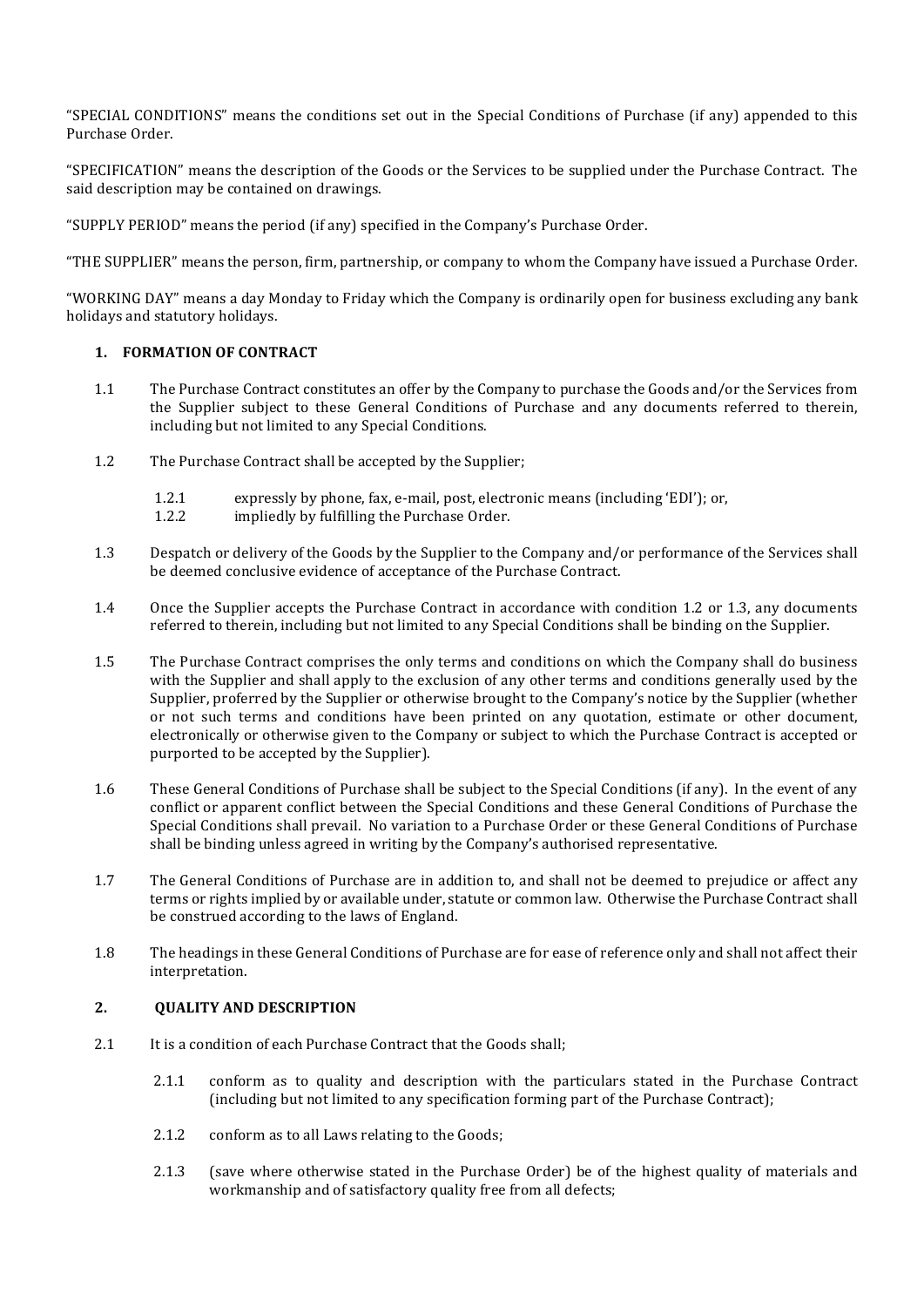- 2.1.4 conform to the provisions of any documents referred to in the Purchase Contract, including but not limited to any Special Conditions;
- 2.1.5 be capable of achieving or exceeding the standard of performance specified in the Purchase Contract;
- 2.1.6 be fit for any purpose for which they are supplied pursuant to the Purchase Contract and any purpose represented by the Supplier;
- 2.1.7 comply with the metrics specified in the Purchase Contract (including but not limited to being of the volume, weight or length specified).
- 2.2 It is a condition of each Purchase Contract that the Services shall be performed;
	- 2.2.1 in accordance with the specifications or standards of performance set out or referred to in the Purchase Contract;
	- 2.2.2 so as to conform with all Laws relating to the Services;
	- 2.2.3 in accordance with Good Industry Practice;
	- 2.2.4 by suitably qualified and competent personnel who shall exercise no less a standard that Good Industry Practice and all due diligence in the execution thereof.
- 2.3 If and to the extent that the Supplier is responsible for the design or specification of any part of the Goods or the Services relate to the provision of design and/or consultancy services, in addition to those conditions set out in condition 2.1 and 2.2 it is a condition of any such Purchase Contract that it has exercised or will exercise the standard of skill and care to be expected of a competent designer experienced in works of a similar size, scope and complexity including but not limited to in respect of;
	- 2.3.1 the design and/or specification of the Goods or part thereof;
	- 2.3.2 the selection of the kinds of materials and goods;
	- 2.3.3 the satisfaction of any performance specification where applicable;
	- 2.3.4 the performance of the Services.
- 2.4 All representations, statements or warranties made or given by the Supplier, its servants and agents (whether orally in writing or in any of the Supplier's brochures, catalogues and advertisements) regarding the quality and fitness for purpose of the Goods and/or the standard of performance and quality of the Services shall be deemed to be an express condition of the Purchase Contract.
- 2.5 The Supplier shall if requested by the Company enter into warranties, executed as deeds, with third parties in the form in which the Company requires. The Supplier shall be deemed to have allowed for providing such warranties in the Price and no additional payments will be made to the Supplier if such warranties have not been delivered by the Supplier, duly executed, to the Company with 14 days of request. Furthermore the Supplier will at no extra cost to the Company, provide installation information and instruction, maintenance and guarantee information appropriate for transfer to the third party/end user.

#### **3. GUARANTEE**

- 3.1 The Supplier guarantees the Goods against defects in design, materials and workmanship, for a period of twenty-four (24) months following delivery of the Goods to the Company.
- 3.2 If any Goods supplied shall be found to be defective or unfit for the purpose for which they were intended in any respect within 24 months of delivery then the Company may call upon the Supplier (at the Supplier's own expense) to replace the Goods or effect site repairs (replacement or repair being at the Company's option) and take such steps as the Company may require to satisfy the Company that replacement Goods or repaired Goods comply with the requirements of the Purchase Contract. All the obligations in this condition shall not invalidate or impinge on any agreed warranties or guarantees pertaining to the Goods supplied under this Purchase Contract. In addition to any liability of the Supplier under this condition, the Company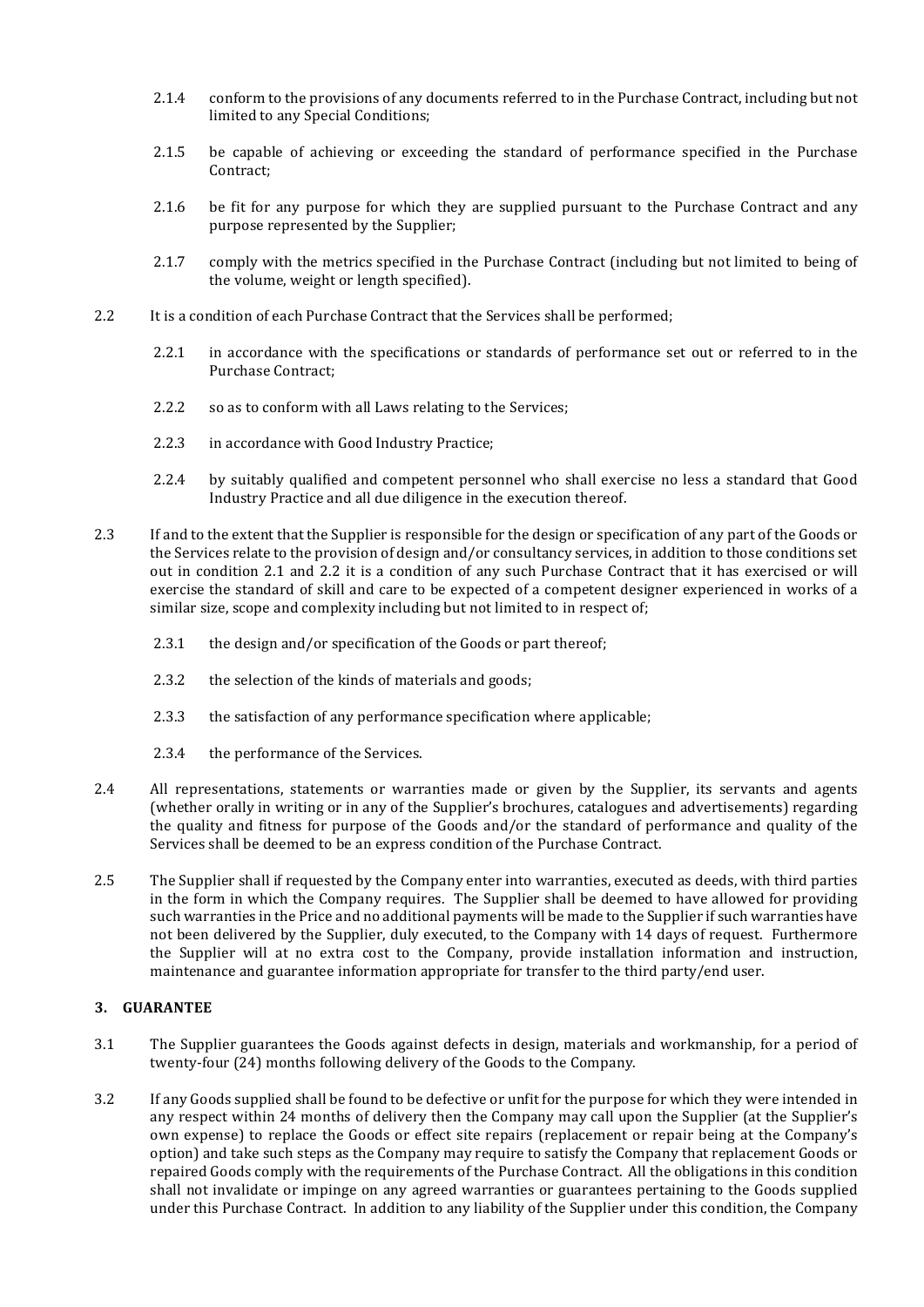will be entitled to the reimbursement of all additional costs including but not limited to dealing with and returning defective goods. The Supplier shall guarantee such replacement or repaired Goods for the period of 24 months from the date of delivery thereof by the Company.

- 3.3 The Supplier shall replace or, as the case may be, repair defective Goods promptly on being called upon to do so, provided that if it fails to do so, or notifies the Company that it is unable to do so, the Company may do so itself or authorise others to do the same and, in that event, the Supplier shall reimburse the Company for all costs arising therefrom.
- 3.4 If it is necessary to open up or dismantle any other works or assemblies to permit any repair or replacement of defective Goods or the re-supply of sub-standard Services then the Supplier shall bear the cost of such opening up or dismantling and of re-assembly and making good after repairs, replacements and testing of such Goods have been completed and/or such Services have been re-supplied to the Company's reasonable satisfaction.
- 3.5 This guarantee and the Company's remedies hereunder are in addition to such other rights and remedies as may be available to the Company under these Conditions or any Contract or otherwise at law.

## **4. PRICE**

4.1 The Price shall, unless otherwise stated, be deemed to include delivery to the location specified on the Purchase Order and shall include packing, cost of packing materials, loading, off-loading (subject to condition 6), shipping, carriage, duties, insurance and any other associated cost. The Price shall be fixed unless otherwise agreed in writing between the Company and the Supplier.

### **5. PACKING**

- 5.1 All Goods must be properly packaged to withstand transit to the delivery point without sustaining any damage, corrosion or contamination. All Goods shall be clearly and legibly labelled and addressed. All statutory requirements applying to labelling and disclosure of information must be met without exception.
- 5.2 The Supplier shall be liable to pay and indemnify the Company against any customs fines duties or imposts incurred as a result of the Supplier's failure to ensure that the foregoing provisions of this condition are fully complied with.

### **6. DELIVERY AND/OR PERFORMANCE**

- 6.1 Delivery of Goods
	- 6.1.1 The Supplier shall deliver the Goods in accordance with the requirements of the Delivery Schedule.
	- 6.1.2 The Supplier shall (if called upon) unload the Goods at the point or points of delivery stated on the Purchase Order.
	- 6.1.3 Upon delivery the Goods must be signed for and name printed by an authorised representative of the Company to acknowledge receipt only and not to confirm that the Goods have been checked. Risk in the Goods will pass to the Company when an acknowledgement of receipt is signed in accordance with this condition 6.1.3 and unless a signature and printed name are obtained it shall be deemed that the risk in the Goods remains with the Supplier.
	- 6.1.4 The Company shall have five (5) Working Days to inspect the Goods following delivery and shall not be deemed to have accepted the Goods until the 5 Working Day period has expired. Without prejudice to the foregoing the Company also reserves the right to reject the Goods as if they had not been accepted in circumstances where any latent defect, or any other defect which was not reasonably apparent at the time of delivery, is subsequently discovered.

### 6.2 Performance of Services

6.2.1 The Supplier shall perform the Services in accordance with the requirements of the Delivery Schedule.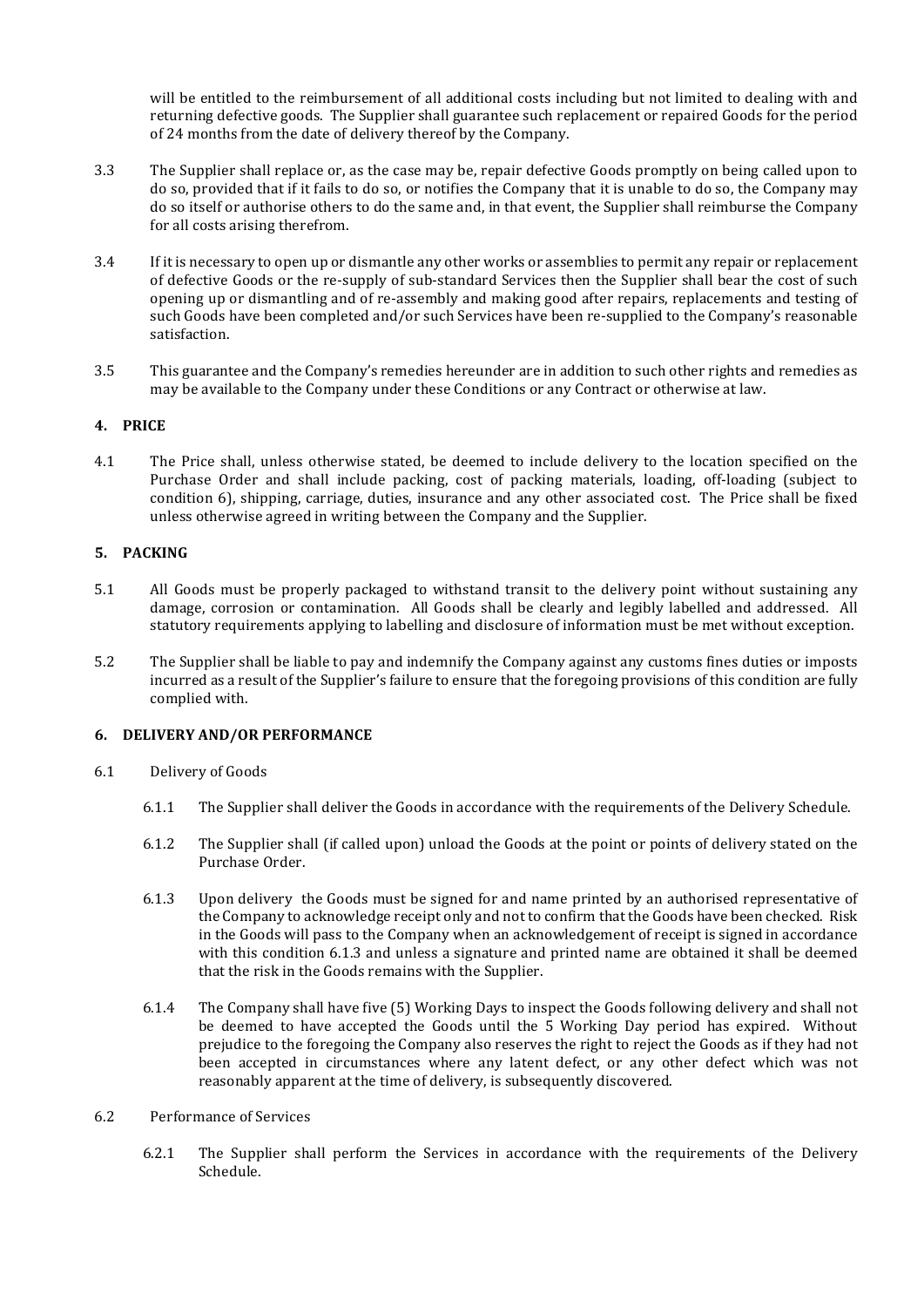- 6.2.2 The Company shall not be deemed to have accepted the Services until it has inspected them. The Company reserves the right to reject the Services in circumstances where any defect (latent or otherwise) in the Services is, or becomes, apparent at any time after performance.
- 6.3 In delivering the Goods and/or performing the Services the Supplier shall comply fully (and shall procure that its carriers comply fully) with any delivery requirements/procedures at the delivery point or points which have been brought to the Supplier's attention.
- 6.4 Whenever a time of and/or date for delivery of Goods and/or performance of the Services is stated in the Delivery Schedule or a Supply Period is stated, the Supplier shall deliver the Goods and/or perform the Services on the stated time and/or date. Unless identified in the Special Conditions the time for delivery of the Goods and/or performance of the Services shall not be of the essence.
- 6.5 Where the Supplier fails to comply with the Delivery Schedule or indicates by its actions, inactions or otherwise that it is unable to comply with the Delivery Schedule and/or is unable to effect delivery of all Goods and/or perform all Services within the Supply Period, the Company may at its discretion agree with the Supplier an alternative date and/or time for delivery and/or performance. Unless the parties agree otherwise such alternative date and/or time for delivery and/or performance shall be of the essence.
- 6.6 Where the Goods and/or Services are to be supplied to the Company on a call-off basis over a Supply Period, the Company shall call off such Goods and/or Services against the Purchase Order in writing.

## **7. PAYMENT**

- 7.1 The Supplier shall invoice the Company no later than twelve (12) days after the end of the month in which the Goods were delivered (as evidenced by the signed acknowledgement of receipt as set out in condition 6.1.3) or Services performed, as the case may be, and each invoice shall quote the number of the Purchase Order. Invoices received by the Company thirteen  $(13)$  days or more after the end of the month in which the Goods or Services to which they relate are despatched or performed will be deemed to relate to Goods or Services despatched or performed in the following month.
- 7.2 Unless otherwise stated in the Purchase Order, the Company shall pay the Price or relevant portion of the Price of the Goods delivered and/or the Services performed within 30 days after the end of the month of delivery of the Goods and/or performance of the Services in question by the Company or receipt by the Company of a proper Invoice (which satisfies the provisions of this condition 7) if later.
- 7.3 Without prejudice to any other right or remedy of the Company, where at any time after delivery the Company becomes aware of any defect (latent or otherwise) in the Goods and/or Services the Company shall be entitled to require repayment in full (or where part only of the Goods and/or Services is affected by the defect, repayment in respect of that part of) the Price paid for such Goods and/or Services and shall be entitled to set off, deduct or withhold such an amount against or from any amounts payable by the Company to the Supplier and/or to make a "contra" accounting entry on the Supplier's account in that respect.
- 7.4 Every invoice must be addressed to the Company and must relate to a single order only, state the Company's relevant order number and show clearly whether it relates to the whole of that order, a part of that order or the balance of that order.
- 7.5 Where Goods are to be supplied on a call-off basis over a Supply Period, the Supplier shall invoice the Company separately for each delivery of Goods. The Company's liability to pay for the Goods shall only arise when a written order for Goods has been made by the Company and the Goods have been delivered.

### **8. DOCUMENTATION**

8.1 All correspondence must quote the Company's official Purchase Order number. All advice notes and despatch notes must be sent to the delivery address on the Purchase Order.

# **9. TITLE AND RISK**

9.1 The title of the Goods shall pass to the Company on delivery or on payment whichever is the earlier. Risk of damage or loss shall remain with the Supplier until payment in accordance with Condition 6.1. Goods paid for by the Company but held in stock by the Supplier offsite shall be labelled to indicate the Company name, order number and delivery address.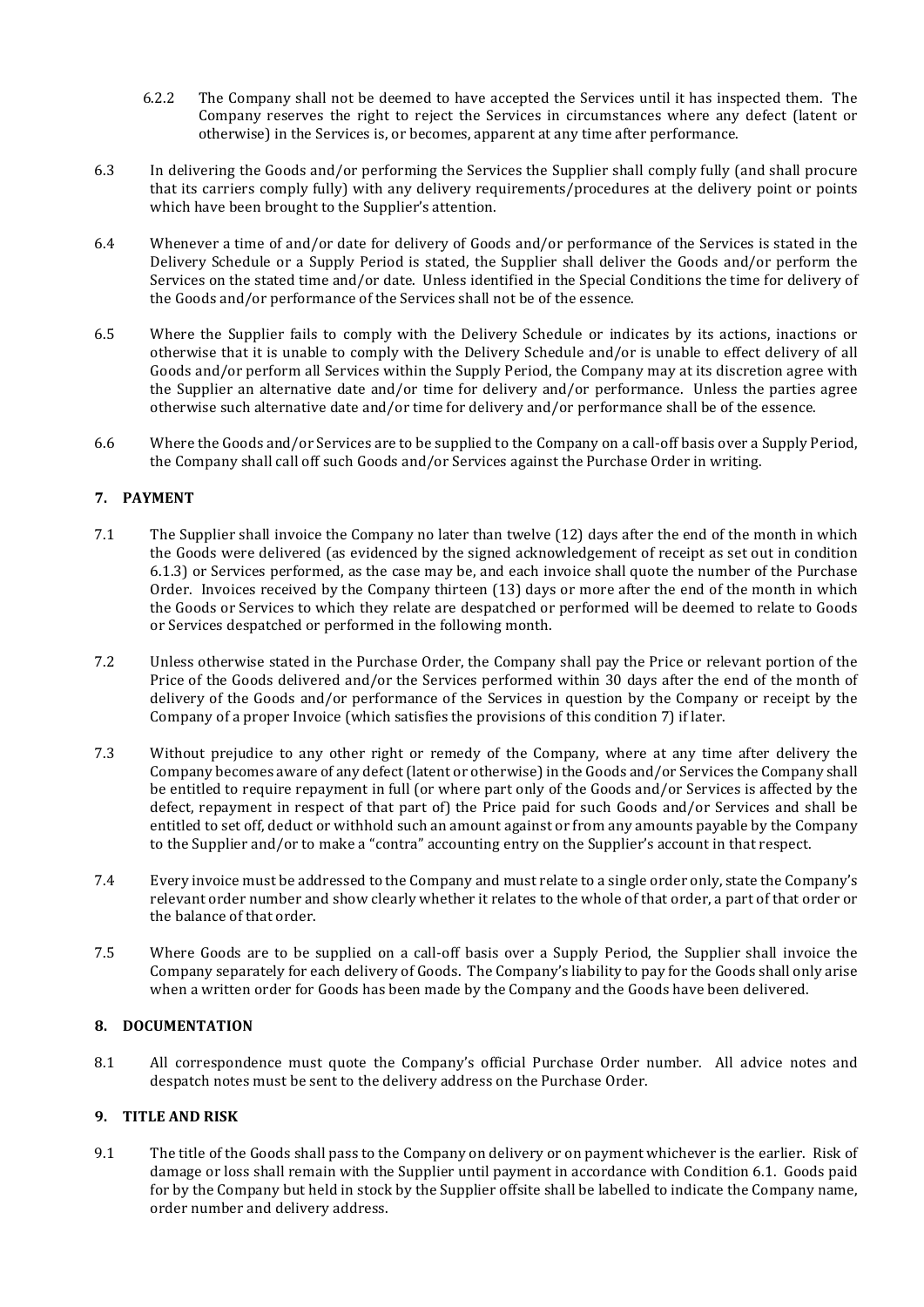### **10. REMEDIES**

- 10.1 Without prejudice to any other right or remedy which the Company may have, if any Goods and/or Services are not supplied in accordance with, or the Supplier fails to comply with, any of the material terms of the Purchase Contract (including but not limited to any failure by the Supplier to deliver Goods and/or perform the Services in accordance with the Delivery Schedule or Supply Period where time is or has been made of the essence) or if the Supplier becomes or in the reasonable opinion of the Company is likely to become Insolvent, the Company shall without prejudice to its other rights be entitled to avail itself of any one or more of the following remedies at its discretion without any liability or obligation to the Supplier, whether or not any part of the Goods and/or Services have been accepted by the Company;
	- 10.1.1 to cancel any Purchase Contract (in whole or in part);
	- 10.1.2 to refuse to accept any further deliveries of the Goods and/or performance of the Services;
	- 10.1.3 to reject the Goods and/or Services (in whole or in part) (and in the case of Goods return them to the Supplier at the risk and cost of the Supplier) on the basis that if any payment has been made by the Company that a full refund for the Goods and/or Services shall be paid immediately by the Supplier;
	- 10.1.4 to permit the Supplier to replace or reinstate the Goods or re-perform the Services so that they conform to the Contract and to delay payment until the requirements of the Purchase Contract has been fulfilled to the Company's reasonable satisfaction;
	- 10.1.5 to carry out or have carried out at the Supplier's expense, such work as is necessary for the Goods and/or Services to conform to the Purchase Contract and to delay payment until the requirements of the Purchase Contract have been fulfilled:
	- 10.1.6 to obtain goods and/or services from other sources in order to maintain progress on the works upon which the Company is engaged and in such circumstances the Company shall have no liability for payment or otherwise in respect of the Goods and/or the Services ordered but not delivered. Any additional costs thereby incurred by the Company, including but not restricted to the difference in price paid for Goods and/or Services which should have been delivered under this Purchase Contract and goods and/or services obtained from an alternative source, shall be recoverable from the Supplier. This condition shall have the effect of reducing the quantity of Goods and/or the scope of the Services to be supplied by the Supplier under this Purchase Contract by the quantity of goods and/or the scope and level of service obtained from the alternative source, as the case may be. The Supplier shall have no rights to revise its prices as a result of the Company exercising its discretion under this condition, and the Supplier is not relieved of compliance with this Purchase Contract in all respects in connection with Goods and/or Services supplied prior to the exercise by the Company of its discretion under this Condition, and with Goods and/or Services which still remain to be supplied thereafter.
- 10.2 Goods rejected under this Condition shall be removed by the Supplier at the Supplier's expense, within fourteen (14) days of the date of receipt of the notification of rejection. In the event of the Supplier failing to remove the rejected Goods or any of them within such period the Company shall be at liberty to return the same or any of them, at the Supplier's risk, the costs thereof being recoverable from the Supplier.
- 10.3 It shall be deemed to be within the contemplation of both the Company and the Supplier that where there is a default on the part of the Supplier, such default may disrupt and/or delay the Company in the execution of its works thereby causing the Company to suffer and/or incur loss and/or damage.

### **11. CANCELLATION**

11.1 Without prejudice to any other right to terminate this Purchase Contract which the Company may possess, the Company shall be entitled in its sole discretion to cancel the Contract (for all or part of the Goods and/or Services and whether the Goods were ordered on a call-off basis or otherwise) by giving written notice to the Supplier at any time before delivery. If the Company exercises this right of cancellation it shall be bound to pay the Supplier for all Goods and/or Services already properly delivered in accordance with the Purchase Contract but shall have no other liability of whatsoever nature to the Supplier under or in connection with the Purchase Contract.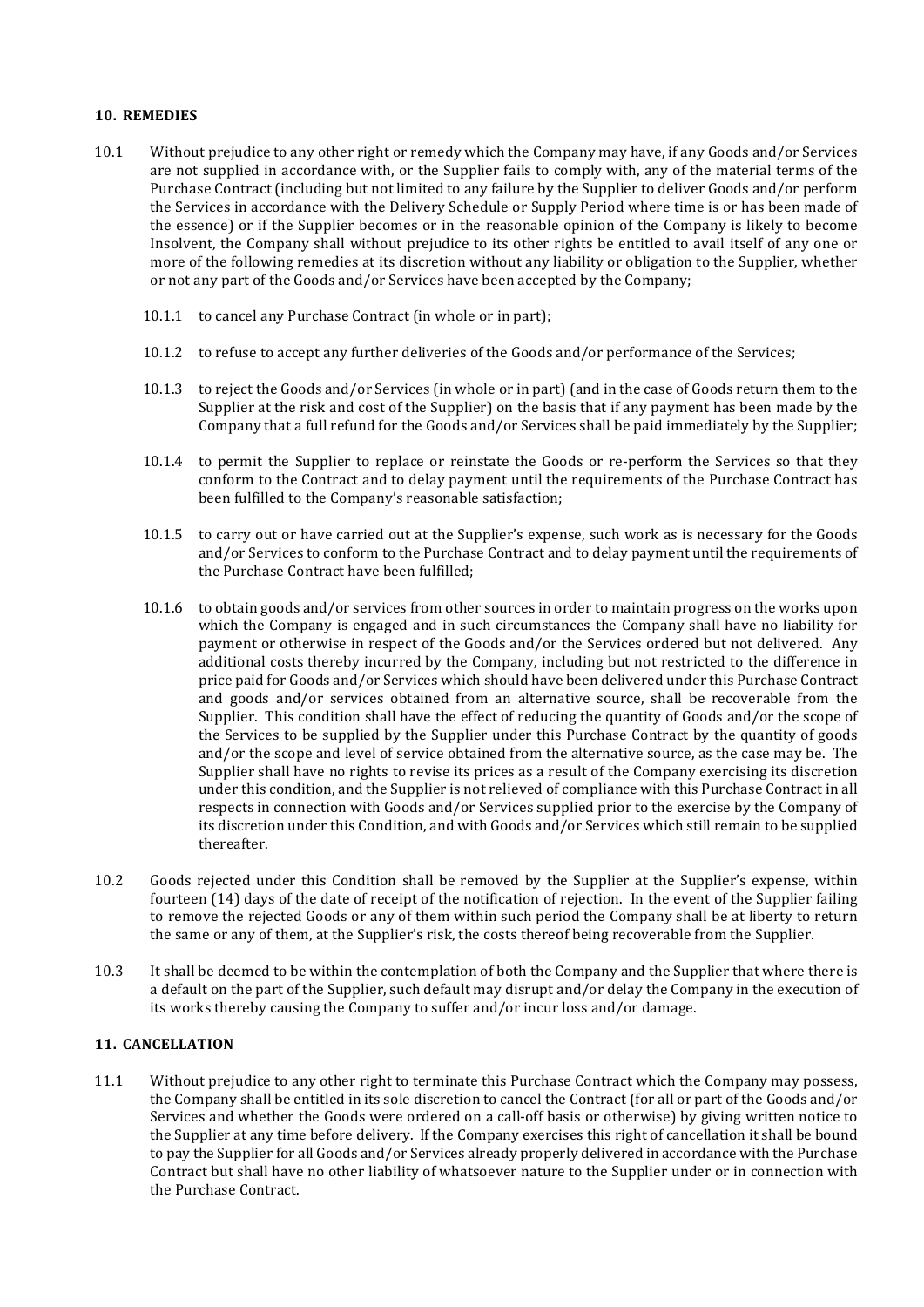## **12. CONFIDENTIALITY**

12.1 The Supplier shall keep confidential all information belonging to or held by the Company which may come into the Supplier's possession in consequence of this Purchase Contract ("the confidential information") and shall not without the prior consent of the Company divulge any of the confidential information to a third party or use the confidential information for any purpose, other than is necessary for performance of its obligations under this Purchase Contract. The above provisions of this condition shall not apply to information which is in the public domain otherwise than through a breach of this condition, or information known to the Supplier prior to becoming confidential information and not the subject of any other objection of confidentiality, or information obtained from a third party who is free to disclose the same. The Supplier shall ensure that any sub Supplier used in relation to the Purchase Contract is bound by a confidentiality provision in similar terms to this condition in relation to information belonging to, or held by, the Company.

## **13. INTELLECTUAL PROPERTY**

- 13.1 The Supplier warrants to the Customer that;
	- 13.1.1 the supply and use of the Goods and/or the Services does not and will not infringe the IPR of any third party; and
	- 13.1.2 to the extent that any Goods to be supplied under the Contract are supplied to detailed designs not originating from, or supplied by, the Company or by a process or method the use of which is not specifically directed by the Company, and the use of any such process or method under this Contract, does not and will not infringe the IPR of any third party.
- 13.2 The Supplier will indemnify fully and keep the Company fully indemnified against any of the following;
	- 13.2.1 all actions, proceedings, liabilities (including direct or indirect liabilities) claims, demands;
	- 13.2.2 all losses or damages (including indirect consequential or special losses or damages);
	- 13.2.3 all reasonable out-goings, reasonable costs, reasonable expenses (including legal expenses); awarded against, paid by, taken incurred by or issued against the Company as a result of any breach by the Supplier of the provisions of condition 13.1.

### **14. INDEMNITY**

- 14.1 It is a condition of this Purchase Contract that the Supplier will be liable for and indemnify and keep indemnified the Company against all loss, damage, claims, royalties, proceedings, costs and expenses arising under any statute or at common law in respect of loss/damage to property real or personal or the death or injury to any person whatsoever and howsoever caused or arising out of this Purchase Contract except such as may arise through the wrongful act, neglect or omission of the Company.
- 14.2 The Supplier shall indemnify the Company in full against all liability, loss, damages, costs and expenses (including legal expenses) awarded against or incurred or paid by the Company as a result of  $\alpha$  in connection with;
	- 14.2.1 any claim by employers, clients or customers of the Company and their sub-buyers arising out of any breach, non-performance or non-observance whatsoever by the Supplier of its obligations under the Purchase Contract; and
	- 14.2.2 any liability under the Consumer Protection Act 1987 in respect of the Goods.

## **15. INSURANCE**

15.1 Unless provided otherwise in the Special Conditions, the Supplier shall have in force and shall maintain a policy of insurance in respect of its liabilities under the Purchase Contract with a limit of indemnity not less than  $£5,000,000$  (five million pounds) for any one claim arising out of any one incident or event and without limit as to the number of claims during the period of insurance. The Supplier shall upon each request made by the Company provide satisfactory evidence (in the form of a broker's letter) that it is maintaining insurance in accordance with this condition 15.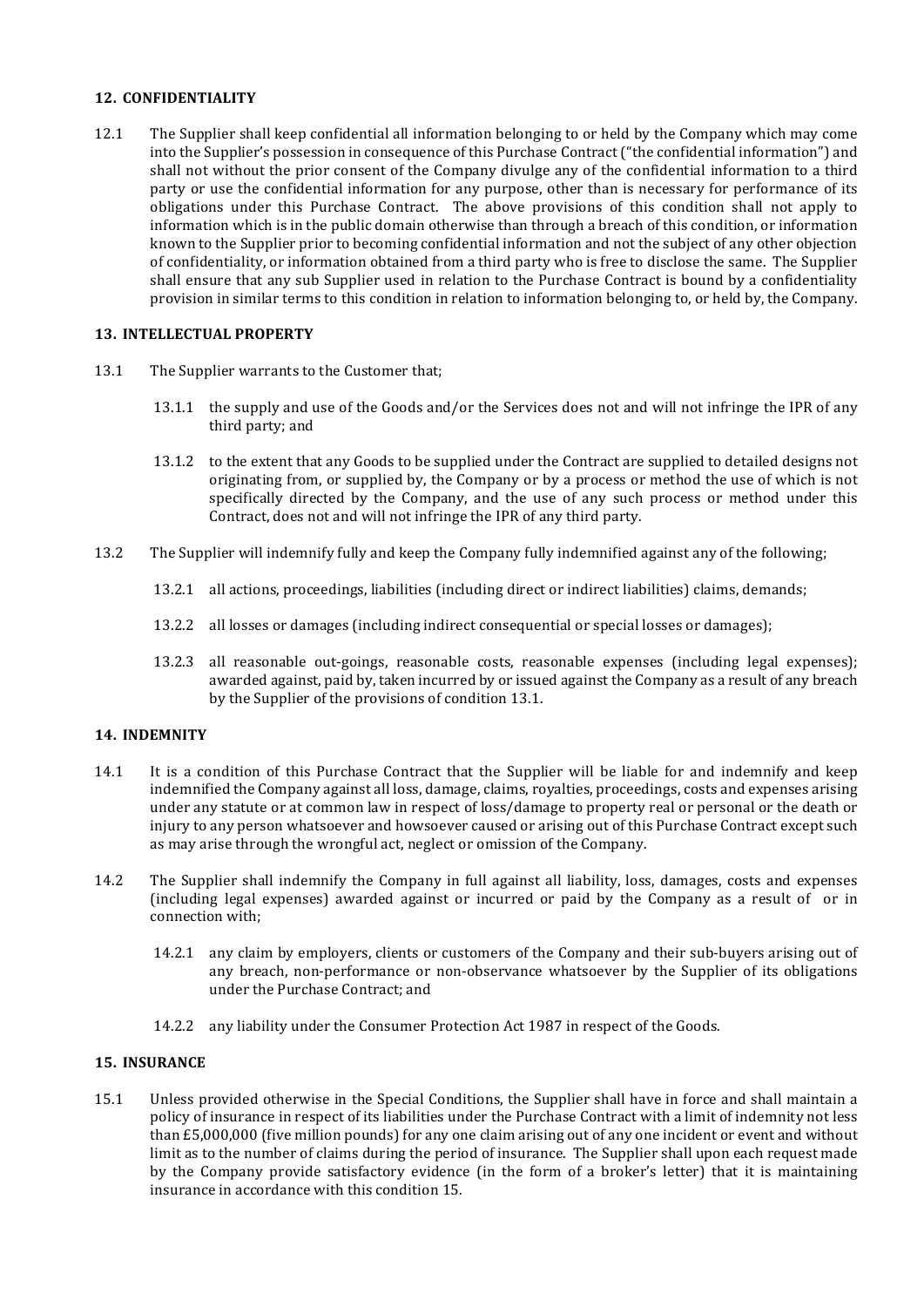15.2 If required to do so, the Supplier shall either prior to, during, or at any time after commencement of the contract produce documentary evidence confirming that professional indemnity insurance, to a reasonable and proper level has been taken out and will be maintained for a period of 6 years following delivery of the Goods or performance of the Services. If further required to do so, the Supplier must, at annual intervals for a period of 6 years from the date of delivery of the Goods and/or completion of the Services, produce evidence confirming that the insurance is being maintained at the same level.

## **16. VISITS, INSPECTION AND QUALITY**

- 16.1 The Company reserves the right to make visits at any reasonable time to any or all of the Supplier's premises and/or the Supplier's sub suppliers for the purpose of inspecting and/or testing work-in-progress and shall give not less than 24 hours notice of any such visit.
- 16.2 No modification to quality or specification shall be made without written authorisation from the Company. Application must be made for permission to make any such modifications in sufficient time to allow full consideration of the proposal by the Company's personnel.
- 16.3 The Supplier will if required supply samples free of charge to the Company for the purpose of design, performance and surveillance inspection and testing. Samples may be collected by the Supplier on completion of such tests in such condition as the nature of the tests permit.
- 16.4 The Supplier shall produce to the Company on demand true and accurate copies (certified to be such) of all test certificates and reports prepared by it in relation to the Goods.

## **17. GENERAL**

- 17.1 If any wording in any provision of these General Conditions of Purchase is held invalid, illegal or unenforceable for any reason by any court of competent jurisdiction, such wording shall be severed from these General Conditions of Purchase, and the remainder of that provision and the other remaining provisions hereof shall continue in full force and effect as if these General Conditions of Purchase had been executed with the invalid, illegal unenforceable wording eliminated.
- 17.2 No variation of these General Conditions of Purchase (or to any Purchase Contract made pursuant to these General Conditions of Purchase) shall be binding upon the parties unless the same shall be in writing duly signed by an authorised representative of the Company and the Supplier on its behalf and such variation shall be particular to the circumstances mentioned by such writing and shall not be regarded as a general variation.
- 17.3 The failure of either party to insist upon strict performance of any provision of the General Conditions of Purchase (or to any Purchase Contract made pursuant to these General Conditions of Purchase), or the failure of either party to exercise any right or remedy to which it is entitled hereunder, shall not constitute a waiver thereof and shall not cause a diminution of the obligations established by these General Conditions of Purchase (or to any Purchase Contract made pursuant to these General Conditions of Purchase).
- 17.4 Subject to the specification limitation set out in these General Conditions of Purchase, no remedy conferred by any provision of these General Conditions of Purchase is intended to be exclusive of any other remedy except as expressly provided for in these General Conditions of Purchase and each and every remedy shall be cumulative and shall be in addition to every other remedy given thereunder under existing law or in equity by statue or otherwise.
- 17.5 The Supplier agrees that the Company may set off against any sums due to the Supplier under this Purchase Contract for any amounts due to the Company from the Supplier under any other contracts and for any loss and/or expense and/or damages incurred or likely to be incurred by the Company arising from breaches of contract between the Company and the Supplier either in respect of this Purchase Contract or any other contract between the parties.
- 17.6 A person who is not a party to this Agreement has no right under the Contracts (Right of Third Parties) Act 1999 to enforce any of this Agreement but this does not affect any right or remedy of a third party which exists or is available apart from that act.